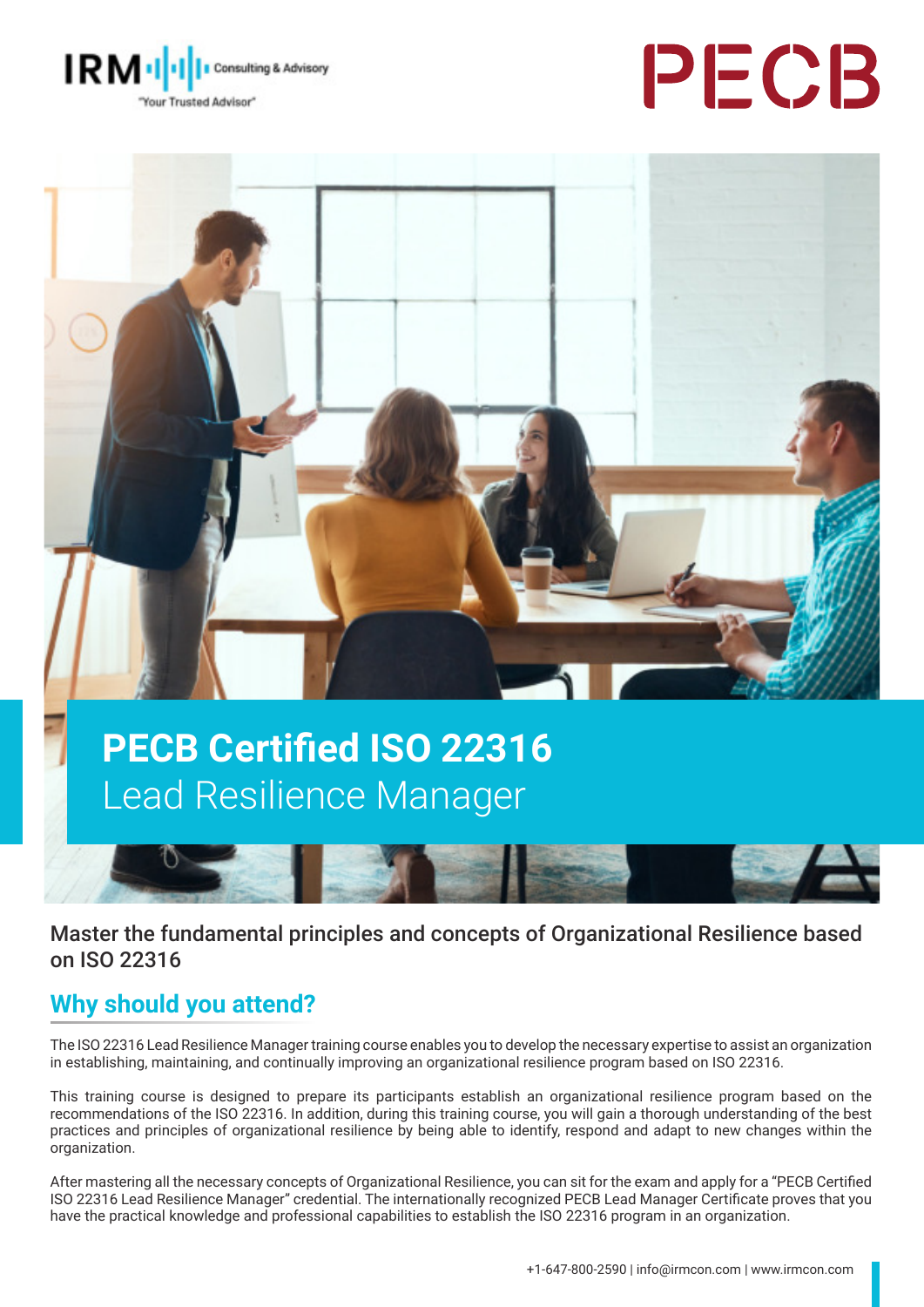

# **Who should attend?**

- Individuals involved in business continuity
- $\blacktriangleright$  Individuals responsible for the effectiveness of resilience within an organization
- $\blacktriangleright$  Individuals concerned with organizational resilience enhancement

# **Course agenda**

#### **Day 1** Introduction to ISO 22316 and organizational resilience

- $\blacktriangleright$  Training course objectives and structure
- $\triangleright$  Standards and regulatory frameworks
- $\blacktriangleright$  Fundamental concepts and principles of organizational resilience

#### Preparing for the organizational resilience program

- $\blacktriangleright$  Leadership and commitment
- $\triangleright$  Risk management program
- $\triangleright$  Availability of resources
- $\triangleright$  Training and awareness plan

#### **Day 3** Building and operating the organizational resilience program

- $\triangleright$  Resilience culture
- $\triangleright$  Communication plan
- $\triangleright$  Business continuity
- $\triangleright$  Crisis and emergency management plan
- $\blacktriangleright$  Adaptive capacity

#### **Day 4** Evaluating, monitoring, and continually improving an organizational resilience program

- $\triangleright$  Organizational sustainability
- $\blacktriangleright$  Evaluating the resilience strategy
- $\blacktriangleright$  Management review
- $\triangleright$  Continual improvement
- $\triangleright$  Certification process and closing of the training course

**Day 5** Certification Exam

+1-647-800-2590 | info@irmcon.com | www.irmcon.com

- $\triangleright$  Understand the organization and its context
- $\triangleright$  Analyze the existing system
- 
-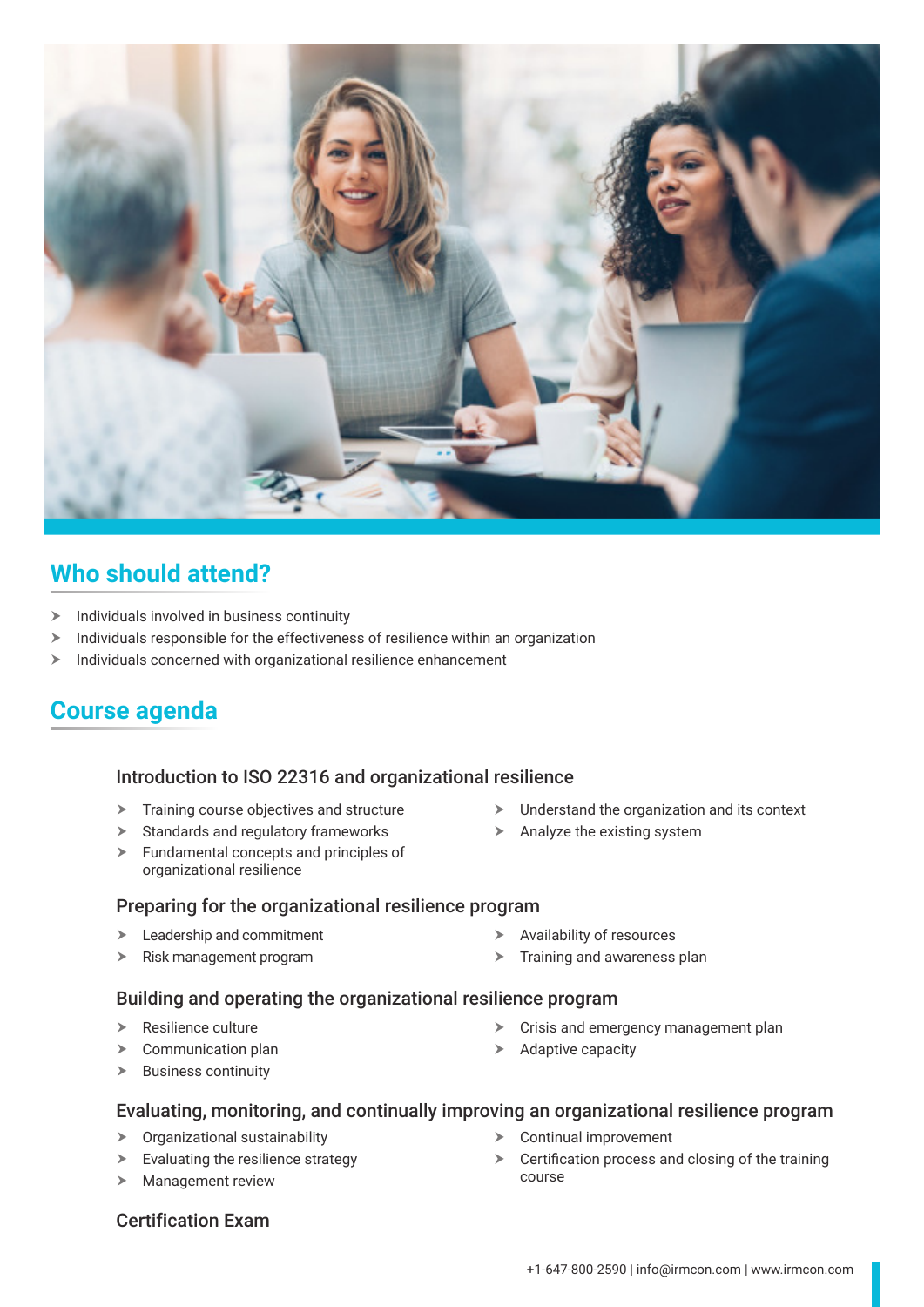

# **Learning objectives**

- h Master the concepts, principles, attributes, and approaches used in the establishment of an organizational resilience program
- $\triangleright$  Acknowledge the correlation between ISO 22316, ISO 22301, and other standards and regulatory frameworks
- $\geq$  Learn how to interpret ISO 22316 in the specific context of the organization
- > Learn how to support an organization in preparing, establishing, operating, validating ,and improving an organizational resilience program
- $\triangleright$  Acquire the expertise to advise an organization in implementing and following organizational resilience best practices in any organization

# **Examination** Duration **Duration**

| Domain 1 Fundamental principles and concepts of an organizational resilience program             |
|--------------------------------------------------------------------------------------------------|
| Domain 2   Best practices of organizational resilience (OR)                                      |
| Domain 3   Planning an organizational resilience program based on ISO 22316                      |
| Domain 4   Monitoring and measurement of an organizational resilience program based on ISO 22316 |
| Domain 5 Continual improvement of an organizational resilience program based on ISO 22316        |
|                                                                                                  |

For more information about exam details, please visit [Examination Rules and Policies](https://pecb.com/en/examination-rules-and-policies).